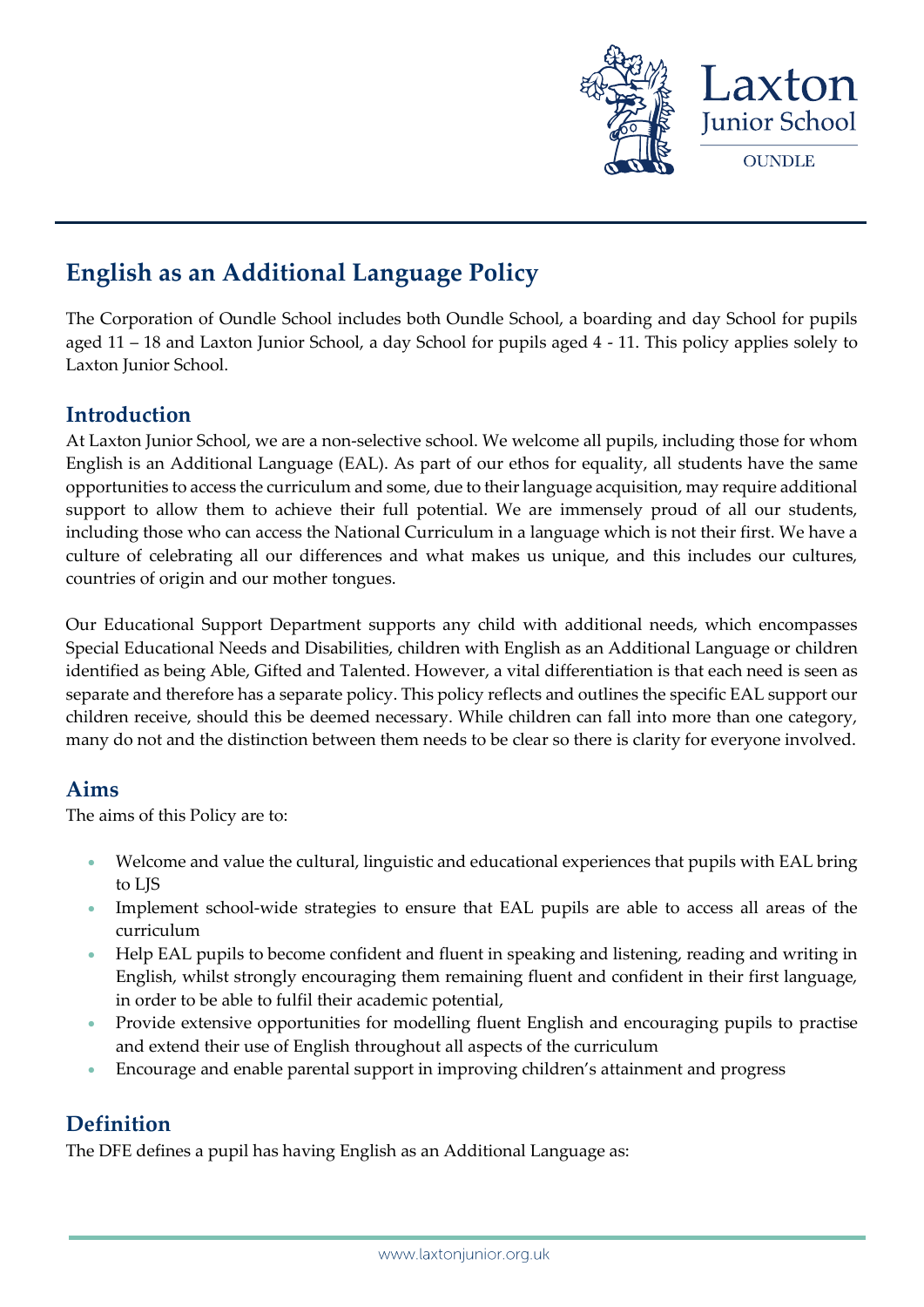'*A pupil is recorded as having English as an additional language if she/he is exposed to a language at home that is known or believed to be other than English*' and '*If a child was exposed to more than one language (which may include English) during early development, a language other than English should be recorded, irrespective of the child's proficiency in English'.*

This means that if a pupil is identified as using EAL when they start school at 4 years old, they will continue to be recorded as an EAL user throughout their education and their life.

At Laxton Junior School, we recognise the DFE's definition to be of paramount importance in a child's learning and understanding of English, as it forms the basis of their understanding for all subjects. We have a separate EAL list for children who are, according to the above definition, EAL or those who have been or are continually exposed to one or more languages beyond English at home. We believe it is incredibly important to encourage the use of other languages to allow students to know who they are and to support them with their identity. We believe that while it can be a wonderful opportunity for children to learn in a language that is not their first, and open doors in their future, continuing to learn their native language is vital to enhance their learning.

As part of our Quality First Differentiated Teaching (QFDT) and our excellent everyday practice, we are a school whose staff ensure that each child can access the curriculum in order to achieve their full potential. QFTD is a teaching style that encompasses LJS's continuous whole school processes to ensure that there is an emphasis on consistent high-quality provision for all pupils within the classroom. Teachers use a variety of strategies to ensure that teaching is inclusive for all learning styles, and uses formative assessment, planning, implementing, tracking, monitoring and reviewing of every child's progress to provide a curriculum that all are able to access.

We apply the recommendations of the DfE's recommendations when they state:

- 'Teachers must take account of the needs of pupils whose first language is not English; monitoring of progress should take account of the pupil's age, length of time in this country, previous educational experience and ability in other languages'
- 'The ability of pupils for whom English is an Additional Language to take part in the national curriculum may be in advance of their communication skills in English; teachers should plan teaching opportunities to help pupils develop their English and should aim to provide the support pupils need to take part in all subjects'

# **Identification**

As part of our admissions process, parents are requested to record any language that their child is regularly exposed to at home and/or within their family. For our new pupils joining us in Reception, our staff working in our Early Years classes will conduct a language assessment as part of all children's induction process and assess a pupil's ability to communicate in English as well as through reports from nurseries and through regular communication with parents both oral and written.

For all other new pupils, form tutors will be the first point of call to support and, if needed, the Educational Support Team will become involved if the child's level of English is preventing them from making expected progress for their age and for their cognitive abilities.

To ensure all members of staff are clear and up-to-date with the needs of the pupils in school, all staff have access to the EAL list which details the languages our pupils have been exposed to. This is updated by the Head of Educational Support as regularly as needed throughout the school year.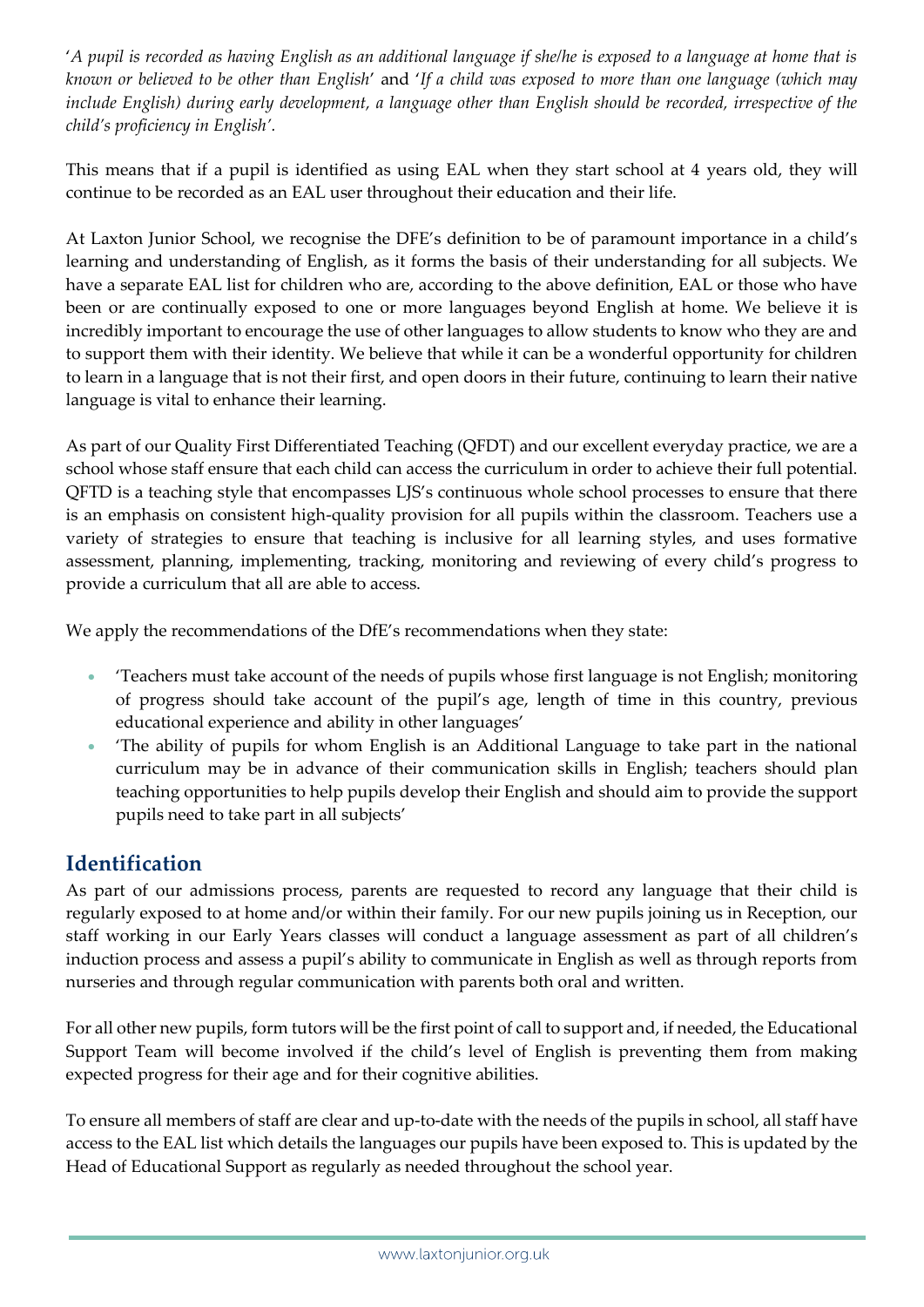# **Support**

If a pupil is deemed to have a need in which they require additional support, teachers will be advised by the Educational Support Team as to strategies for use in the classroom by a Teaching Assistant and/or Form Teacher as deemed appropriate. Useful strategies including bi/multilingual signs for vocabulary in the classrooms (depending on a pupils' first language), a visual timetable to support with transitions and organisation of the day, and access and use of first language dictionaries and programmes to help with translation.

Through discussions with the Form teachers and the parents, the support will be individual for every child, depending on their need. They may need individual language support from a member of staff to assist in their learning, therefore if we have a member of staff who is fluent in a child's first language in the Oundle family, we will utilise this resource to support with an internal assessment of language verses cognitive ability to be able to understand them better as a learner and how we can provide appropriate provision for their need. If we do not have a suitable person to support internally, we will investigate external options with a native speaker for the same process. We take each child on a case-by-case basis and work through as a team with staff, parents, and the child what the right provision would be to ensure the child is achieving their full potential. At all times, our communication is open and honest; we work closely with the family to ensure we continually provide them with up-to-date information regarding their child's progress and the provision we are providing in school. We strive to support families in having the same resources and techniques when acquiring language so that the approaches in learning remain consistent at home and at school.

# **EAL in the EYFS**

In Reception, and as stated in the EYFS Framework, we take steps to provide opportunities for children to develop and use their home language in their play and learning. We also ensure that children have excellent opportunity to reach a good standard of English through their EYFS experiences, and that they are ready to access the curriculum in Year 1. For further details, please see our EYFS Policy.

#### **Assessment**

Throughout the curriculum, all of our pupils are assessed on a daily basis through the use of Classroom Monitor and teacher judgement. Pupils who are identified as EAL will have specific, personalised individual targets and steps in their achievement. These are monitored on a daily basis by the form tutor and (where present) the teaching assistant. In such cases, targets will be small steps of progress (or shortterm) to ensure a child can achieve regularly and see their progress rather than a larger or longer-term target. This allows staff to keep an accurate record of progress and attainment and to continue to the upto-date and regular contact with parents and the Educational Support Team.

# **Monitoring**

This policy is monitored by the Head of Educational Support. Although reviewed bi-annually, where needed, necessary changes can be made before this time to ensure the policy remains up-to-date and accurate with current educational practice.

# **Linked Policies**

This policy links to the following:

- Accessibility Plan
- Admissions Policy
- Assessment Policy
- Curriculum Policy